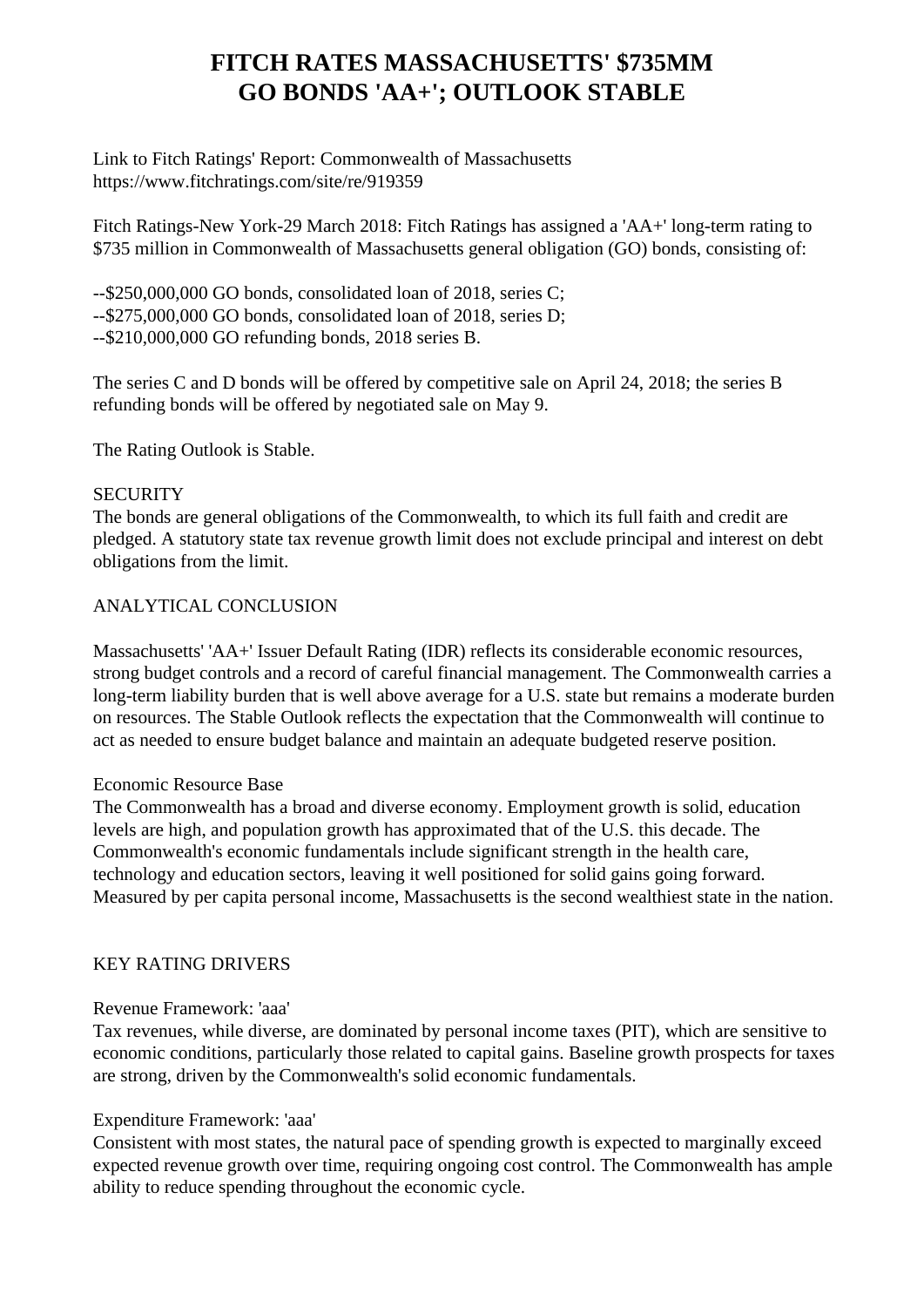#### Long-Term Liability Burden: 'aa'

 Liability levels in Massachusetts, while high for a U.S. state, are a moderate burden on resources. The Commonwealth's above average liability position is partly the result of state funding for needs that are more commonly funded at the local level.

## Operating Performance: 'aaa'

 The Commonwealth has exceptional fiscal resilience, with strong gap-closing capacity stemming from a practice of building solid reserve balances and making revenue and spending changes as needed in response to changing circumstances. Conservative budgeting, ongoing economic and revenue monitoring, and mechanisms to protect the general fund from economically sensitive PIT and judgment and settlement receipts support the Commonwealth's fiscal flexibility.

# RATING SENSITIVITIES

 The rating is sensitive to Massachusetts' consistent commitment to strong financial management practices, including preserving budgetary flexibility and actively managing its relatively high longterm liability position.

# CREDIT PROFILE

 Massachusetts has a fundamentally strong economy with strong growth prospects. Its dynamic, service-oriented economy includes numerous institutions of higher education and health care that lend stability, in addition to supporting development and innovation in other sectors. At 131% of the U.S. average in 2017 on a preliminary basis, per capita personal income is the second highest of the states. Educational attainment is very high, and population growth has approximated that of the U.S. during this decade, a shift from historical experience of slow population gains. Despite this shift, the Commonwealth's population profile remains older than the U.S. average, consistent with other states in the region.

 Economic performance has been highly sensitive to national trends. In the most recent recession, economic performance was significantly better than the national experience, in contrast to 2002-2004 when Massachusetts suffered among the steepest employment drops in the country. Employment losses in the most recent recession were slightly less severe than those of the U.S. (down 6% in Massachusetts versus 6.3% for the U.S.), and employment since then has risen at nearly the same pace as the U.S. (up 14% in Massachusetts versus 14.2% for the U.S.).

# Revenue Framework

 General fund resources derive primarily from PIT, sales tax and corporate income tax. The former two are particularly important, with an estimated 58% of tax revenues from PIT and another 24% from sales tax in fiscal 2018. The PIT is levied at flat rates based on type of income, with a 5.1% rate currently applicable to most categories. Under current law the Commonwealth has been gradually lowering the PIT rate to 5%, from a previous level of 5.3%, in 0.05% increments based on a statutory mechanism incorporating Boston-area inflation and baseline revenue growth; no reduction was triggered as of Jan. 1, 2018, although at present the Commonwealth forecasts that a 0.05% reduction will be triggered as of Jan. 1, 2019. Revenues are economically sensitive, particularly PIT receipts from capital gains and receipts from judgments and settlements.

 Strong economic fundamentals and a revenue system that captures economic growth are the basis for a revenue profile that is likely to grow at or above the national average over time, in Fitch's view.

 The Commonwealth has no significant legal limitations on its ability to raise revenues. A statutory tax revenue growth limit based on average wage and salary growth is present but has not hindered the Commonwealth's ability to manage its revenue resources. The initiative environment has periodically been active, and certain revenues have been affected by past initiative petitions,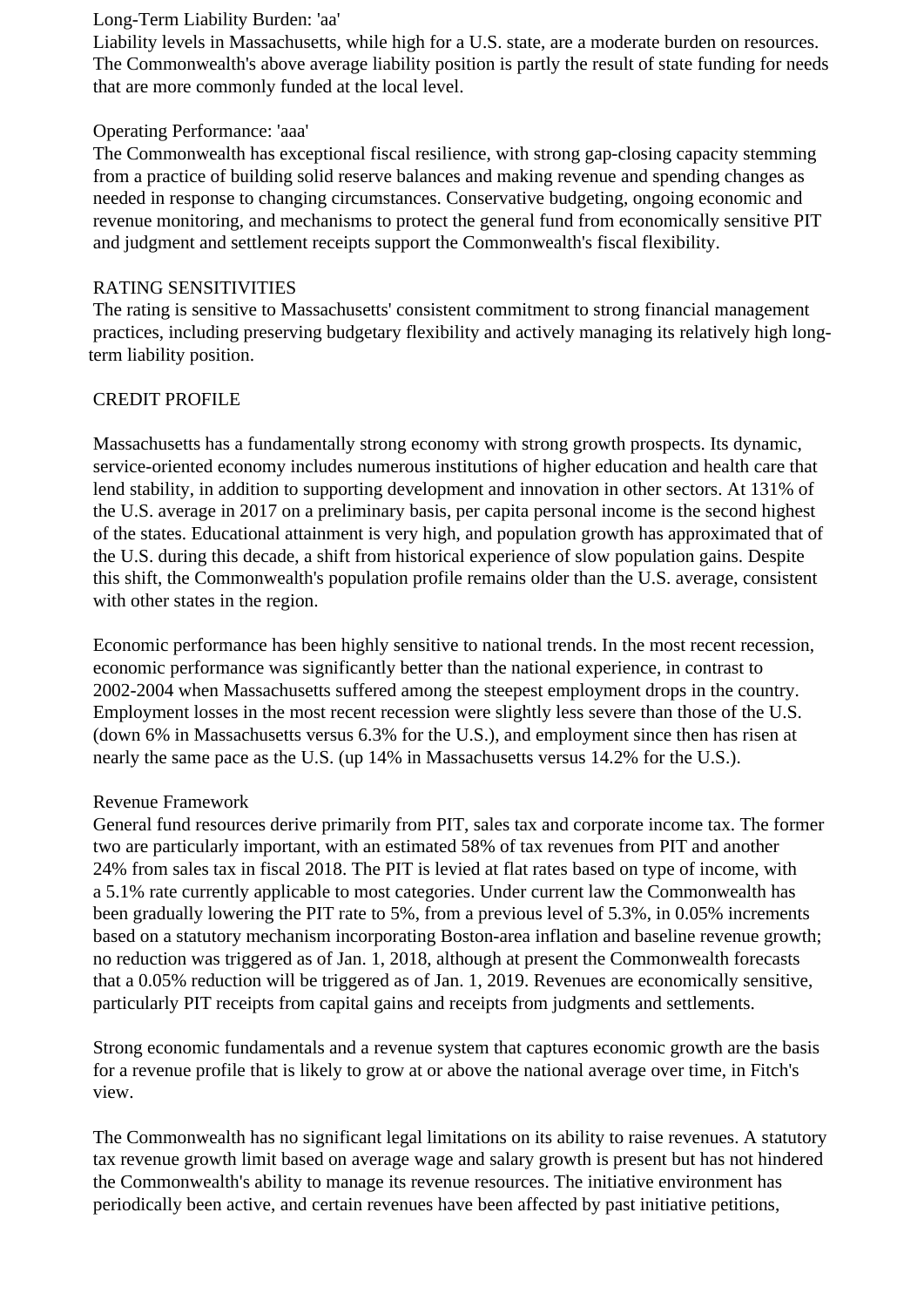notably property taxes. Importantly, the legislature retains the ability to make changes to successful initiative petitions.

## Expenditure Framework

 Massachusetts' expenditure profile is very broad, driven by an expansive scope of services. Medicaid and other social services are the largest single spending commitment in the general fund at about half of total spending. Rising needs, including those emerging from implementation of the Affordable Care Act, have pressured spending in recent years. Education is also a significant commitment, with extensive funding of local schools and a broad higher education network. The Commonwealth's education commitment extends to covering the pension liabilities of local teachers. Consistent with practices in many smaller states, the Commonwealth is responsible for delivering or funding many services routinely funded at local levels in other states.

 As with most states, spending in the absence of policy actions is expected to be in line with to marginally above expected revenue growth, driven by social services, particularly Medicaid.

 The Commonwealth retains ample ability to cut spending. Statute allows for swift response in the event of forecast revenue underperformance, including the governor's statutory powers to unilaterally cut allotments under Section 9C of Commonwealth General Law, Chapter 29.

 Federal action to revise Medicaid's programmatic and financial structure, including a basic restructuring of federal Medicaid funding to a capped amount, remains a possibility. Whether a change in federal Medicaid funding has consequences for Fitch's assessment of a state's credit quality would depend on the state's fiscal response to those changes. Responses that create longterm structural deficits or increase liability burdens could negatively affect both the expenditure framework assessment and the IDR.

# Long-Term Liability Burden

 Debt and pension liabilities are high for a state. On a combined basis, the burden of net taxsupported debt and net pension liability for employees and teachers equaled 20.2% of personal income, well above the 6% median for U.S. states as of Fitch's 2017 state pension update report, which recalculates reported net pension liabilities using a 6% return assumption per Fitch' U.S. Public Finance Tax-Supported Rating Criteria.

 The Commonwealth's net tax-supported debt equals a comparatively high 9% of preliminary 2017 personal income as of Feb. 28, 2018, including sales tax-backed obligations of the Massachusetts Bay Transportation Authority and the Massachusetts School Building Authority and annual contract assistance commitments that support the Massachusetts Department of Transportation. GO bonds continue to represent the majority of outstanding debt. The comparatively high direct debt level is partially explained by the Commonwealth's above-average role in funding local government capital needs, relative to most other states. Fitch expects direct debt to remain high for a U.S. state but still manageable.

 As of their June 30, 2017 financial reports, pension systems covering state employees and teachers (except in the City of Boston) held fiduciary assets covering 67.2% and 54.3% of their total pension liabilities, respectively, based on their 7.5% discount rate assumptions. At Fitch's more conservative 6% return assumption, ratios would fall to 56.6% and 46.3%, respectively. Some pension reforms have been undertaken, including shifting to more conservative assumptions while maintaining a statutorily closed amortization target for achieving full funding in 2040. Currently, the Commonwealth expects contributions to rise 8.9% per year until the projected date of full prefunding, in fiscal 2036.

Operating Performance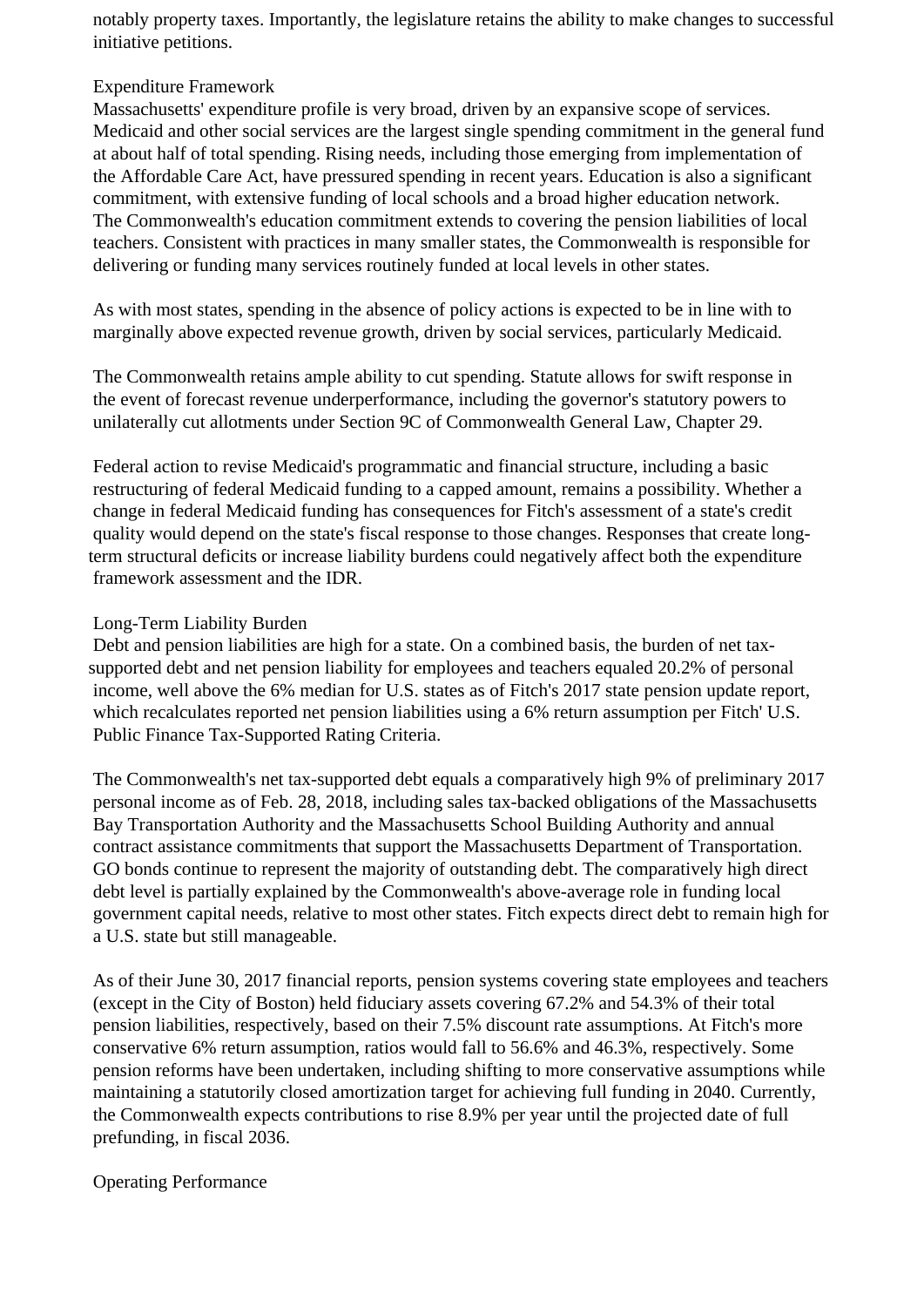Fitch believes the Commonwealth retains a high capacity to address cyclical downturns and operating under-performance and has repeatedly demonstrated its commitment to maintaining a solid financial position. Mechanisms for maintaining balance include the governor's requirement to reduce allotments or identify alternative balancing measures in the event of a mid-year forecast deficiency, under Section 9C of Commonwealth general statute, Chapter 9.

 The Commonwealth has established mechanisms to cap the impact of volatile capital gains-related PIT receipts and judgment and settlement payments on the general fund, with excesses devoted to the stabilization fund (the Commonwealth's rainy day fund) or to retirement liabilities. Since fiscal 2011, capital gains have been budgeted in the general fund at \$1 billion maximum, rising annually based on U.S. GDP growth; as of fiscal year 2018 the figure is \$1.169 billion. Judgments and settlements are budgeted in the general fund based on a five-year rolling benchmark, at \$213 million for fiscal 2018.

 In the last recession, the Commonwealth relied on allotment cuts, federal stimulus and draws on the stabilization fund in response to revenue shortfalls. While the Commonwealth did not fully deplete the fund, the balance fell to \$670 million in fiscal 2010, from a high of \$2.34 billion in fiscal 2007. Thereafter, improved revenue performance quickly rebuilt the fund, to \$1.65 billion by fiscal 2012.

 The Commonwealth has consistently supported financial flexibility both in the form of the rebuilt stabilization fund as well as its ability to cut expenses in response to unforeseen weakness. Similar to many states, the Commonwealth has faced budgetary challenges at several points in the current economic expansion, including from the impact of shifting federal tax law and from unexpected demands for Medicaid triggered in part by federal health reform. Although these factors have weighed on its progress in rebuilding the stabilization fund balance to prerecession levels, the existing balance is adequate and considerable additional flexibility remains.

 The stabilization fund balance is forecast at almost \$1.37 billion as of fiscal 2018, equal to 5.1% of fiscal 2018 projected tax revenues. The projected balance includes an expected deposit of \$66 million in fiscal 2018.

#### Recent Operating Performance

 As of the January 2017 consensus revenue forecast, fiscal 2018 revenues were expected to rise 3.9% over the then-expected fiscal 2017 level, to nearly \$27.1 billion. Forecast changes since then, including the impact on fiscal 2018 of PIT weakness in fiscal 2017 and various tax law changes in the adopted fiscal 2018 budget, reduced expected tax collections including judgments and settlements to \$26.6 billion, 3.7% above the fiscal 2017 level. The adopted fiscal 2018 spending plan totaled \$39.4 billion (1.7% above the fiscal 2017 estimated spending levels at the time of its approval), after accounting for \$193 million in net-line item vetoes and excluding transfers to the Medical Assistance Trust Fund.

 For the fiscal year-to-date through February 2018, fiscal 2018 tax collections including judgments and settlements on a preliminary basis are 8.2% over the comparable prior year figure, and 4.4% over the benchmark. Strength in actual collections year-to-date compared to benchmark largely reflect the acceleration of future tax payments into late 2017 and in early 2018 associated with federal tax law changes passed in December 2017. Consistent with expectations in other states, the Commonwealth assumes much of the excess collections was timing-related and will be reversed later in fiscal 2018 and beyond. The January 2018 consensus forecast raised revenue expectations for fiscal 2018 by only \$157 million, to just under \$26.8 billion, including tax-related settlements and judgments.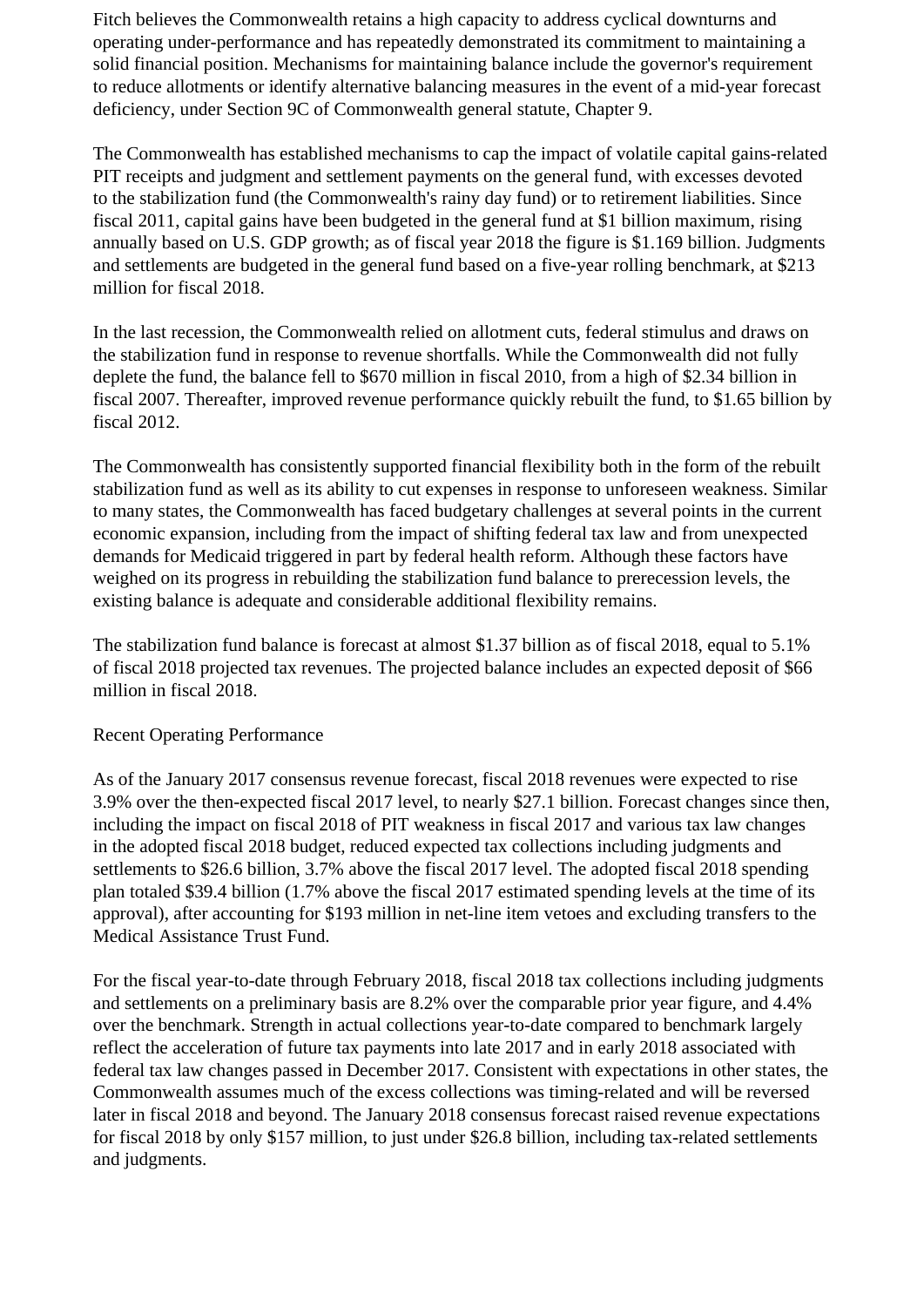Fiscal 2019 tax revenues as of the January 2018 consensus revenue forecast are expected to rise 3.5% over the revised consensus forecast for fiscal 2018, to \$27.6 billion. The forecast assumes an additional 0.05% decrease in the PIT, to 5.05%, beginning on Jan. 1, 2019. To date the state continues to assess the potential impact of federal tax reform on state collections and potential state responses. The revenue forecast at present includes only \$65 million in additional revenues in fiscal 2019 associated with the deemed repatriation of businesses' foreign earnings.

 The budget for fiscal 2019 is currently under deliberation in the state's legislature. The governor's executive budget proposal, introduced in January, assumes spending growth of 2.6% over projected fiscal 2018 levels, to \$40.9 billion excluding the Medical Assistance Trust Fund. The proposal includes a deposit of \$96 million to the budget stabilization fund, which would bring its balance to \$1.46 billion as of fiscal year-end 2019.

Contact:

 Primary Analyst Douglas Offerman Senior Director +1-212-908-0889 Fitch Ratings, Inc. 33 Whitehall Street New York, NY 10004

 Secondary Analyst Arthur Tildesley Analyst +1-646-582-4749

 Secondary Analyst Laura Porter Managing Director +1-212-908-0575

 Committee Chairperson Karen Krop Senior Director +1-212-908-0661

Date of Relevant Rating Committee: July 26, 2017

 In addition to the sources of information identified in Fitch's applicable criteria specified below, this action was informed by information from Lumesis and InvestorTools.

 Media Relations: Hannah James, New York, Tel: + 1 646 582 4947, Email: hannah.james@fitchratings.com.

Additional information is available on www.fitchratings.com

 Applicable Criteria U.S. Public Finance Tax-Supported Rating Criteria (pub. 31 May 2017) https://www.fitchratings.com/site/re/898466